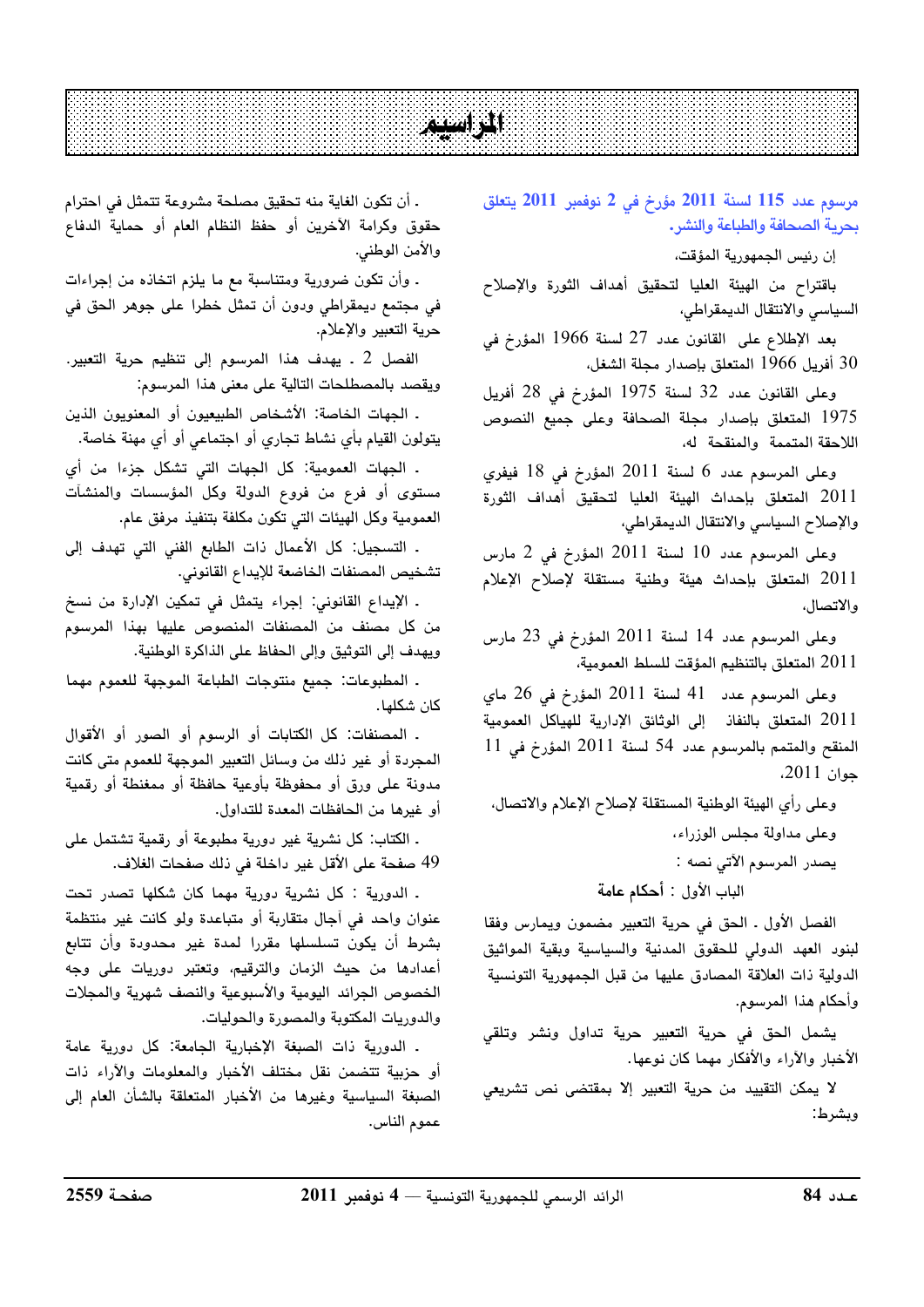الفصل 3 . كل المصنفات الموجهة لعموم الناس التي يتم إصدارها بمقابل أو دون مقابل، يجب أن تحمل اسم وعنوان متولى الطبع أو المنتج أو الناشر أو الموزع.

وتستثنى من أحكام الفقرة الأولى من هذا الفصل:

. المطبوعات الإدارية،

. المطبوعات التجارية،

ـ المطبوعات الصغيرة التي يعبر عنها بمطبوعات المدينة، ـ مطبوعات الانتخابات ورسوم القيم المالية.

وتخضع المطبوعات التى تعد من فئة المصنفات الدورية والتى تصدر بصفة منتظمة أو غير منتظمة إلى أحكام الباب الثالث من هذا المرسوم.

الباب الثاني: في المؤلفات الفكرية والأدبية والفنية

الفصل 4 ـ تسجل جميع المصنفات المشار إليها بالفقرة الأولى من الفصل الثالث من هذا المرسوم في دفاتر خاصة من قبل الطابع أو المنتج أو الناشر أو الموزع حسب الحالة، ويخصص لكل تسجيل تاريخ وعدد رتبي في سلسلة غير منقطعة.

الفصل 5 ـ يتولى كل طابع أو منتج أو ناشر حسب الحالة لمصنف من المصنفات المطبوعة غير الدورية المشار إليها بالفقرة الأولى من الفصل 3 من هذا المرسوم مما وقع إنتاجه أو إعادة إنتاجه بالبلاد التونسية إيداع ستة نظائر لدى مصالح الوزارة الأولى المكلفة بالإعلام وذلك قبل وضعه تحت طلب العموم.

وفي صورة مشاركة عدة متداخلين في الإنتاج يجب أن يتم الإيداع من طرف أخرهم.

ويتم الإيداع بالنسبة للمصنفات غير الدورية التي وقع إنتاجها بالخارج وإدخالها للبلاد التونسية لغرض البيع من طرف الموزع في نظير واحد لدى مصالح الوزارة الأولى المكلفة بالإعلام وذلك قبل وضعها تحت طلب العموم.

وعلى المصالح المذكورة بالوزارة الأولى أن تسلم فى أجل أقصاه شهر من تاريخ الإيداع نظيرين من المصنفات الستة المودعة لديها المطبوعة وغير الدورية مما وقع إنتاجه أو إعادة إنتاجه بالبلاد التونسية إلى مركز التوثيق الوطني لغاية التوثيق ونظيرين للمكتبة الوطنية للحفاظ على الذاكرة الوطنية.

الفصل 6 . يعاقب كل من يخالف إجراءات التسجيل والإيداع القانوني المشار إليهما أعلاه بالفصل الخامس من هذا المرسوم بخطية تتراوح بين خمسمائة وألف دينار.

الباب الثالث: في الصحفيين وفي الصحف الدورية القسم الأول . في الصحفي المحترف وفي حقوق الصحفيين الفصل 7 ـ يعد صحفيا محترفا طبقا لأحكام هذا المرسوم كل شخص حامل على الأقل للإجازة أو ما يعادلها من الشهائد العلمية يتمثل نشاطه في جمع ونشر المعلومات والأخبار والآراء والأفكار ونقلها إلى العموم بصورة رئيسية ومنتظمة فى مؤسسة أو عدة مؤسسات للصحافة يومية أو دورية أو فى وكالات الأنباء أو فى مؤسسة أو عدة مؤسسات للإعلام السمعي البصري أو للإعلام الإلكتروني بشرط أن يستمد منها موارده الأساسية.

ويعد أيضا صحفيا محترفا المراسل بتونس أو بالخارج بشرط أن تتوفر فيه الشروط التي اقتضتها الفقرة السابقة.

يلحق بالصحفيين المحترفين المشار إليهم بالفقرة الأولى أعلاه المساعدون لهم مباشرة، كالمحررين والمترجمين والمحررين والموثقين والمخبرين بالتصوير اليدوي أو الشمسى أو التلفزي باستثناء أعوان الإشهار وجميع من لا يقدم إلا مساعدة عرضية مهما كان شكلها.

الفصل 8 . تسند البطاقة الوطنية للصحفى المحترف من طرف لجنة مستقلة متكونة من:

. مستشار من المحكمة الإدارية يعين باقتراح من الرئيس الأول للمحكمة الإدارية ليضطلع بمهام الرئيس،

. ثلاثة أعضاء يتم اقتراحهم من قبل منظمة الصحفيين الأكثر تمثىلا،

ـ عضو يمثل مديري مؤسسات الإعلام العمومي،

. عضو يتم اقتراحه من طرف منظمة مديرى الصحف التونسية الأكثر تمثيلا،

. عضو يتم اقتراحه من طرف منظمة مديري مؤسسات الإعلام السمعي البصري الخاص الأكثر تمثيلا.

يتم تعيين رئيس وأعضاء اللجنة بأمر لمدة أربع سنوات غير قابلة للتجديد، ويقع تجديد أعضاء اللجنة كل سنتين بالتناوب في حدود النصف.

وفى حالة حصول شغور خلال الستة أشهر السابقة لانتهاء مدة العضوية، يقع سده خلال الخمسة عشر يوما الموالية لحدوثه، مع مراعاة أحكام الفقرة الأولى من هذا الفصل.

ويتولى أعضاء الهيئة المعينون لسد الشغور مباشرة مهامهم للمدة المتبقية للأعضاء الذين عينوا لتعويضهم. ويمكن تجديد مدة الأعضاء المعينين لسد الشغور في حالة توليهم لمهامهم لفترة لا تتجاوز سنتين.

لا يمكن للجنة أن تتداول إلا بحضور ثلثى أعضائها ويكون صوت رئيسها مرجحا عند تساوى الأصوات.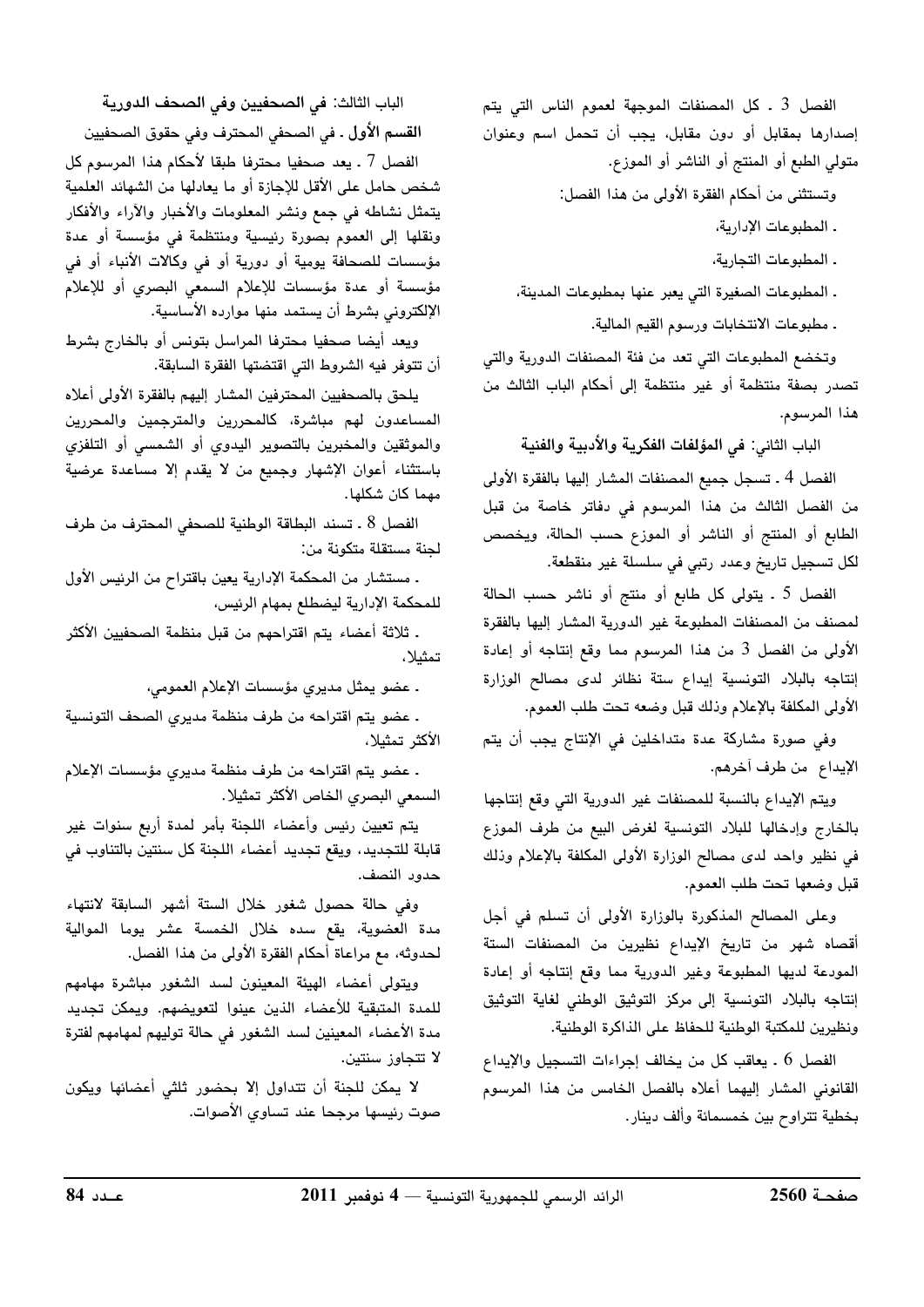.<br>تحدد طريقة تقديم مطلب الحصول على بطاقة الصحف . .<br>المحترف وشروط اسنادها ومدة صلوحيتها وطريقة سحيها يأمر .<br>ياقتراح من لحنة اسناب البطاقة الوطنية للصحفي المحترف.

يمكن الطعن في قرارات اللجنة أمام محكمة الاستئناف بتونس .<br>في أجل ثلاثين بوما ابتداء من تاريخ الإعلام، وعلى المحكمة أن تبت في الطعن في ظرف الشهرين المواليين لتقديم الدعوى. .<br>وتكون القرارات التي تصدر عن محكمة الاستئناف بتونس قابلة للطعن بالتعقيب أمام المحكمة الإدارية طبقا للتشريع الجاري به العمل.

الفصل 9 ـ يمنع فرض أي قيود تعوق حرية تداول المعلومات .<br>أو تحول دون تكافؤ الفرص بين مختلف مؤسسات الإعلام في الحصول على المعلومات أو يكون من شأنها تعطيل حق المواطن في إعلام حر وتعددي وشفاف.

الفصل 10 . للصحف كما لكل مواطن حق النفاذ للمعلومات والأخبار والبيانات والإحصائيات والحصول عليها من مصادرها المختلفة طبقا للشروط والصيغ والإجراءات التي نص عليها المرسوم عدد 41 المؤرخ في 26 ماي 2011 المتعلق بالنفاذ الي الوثائق الإدارية للهياكل العمومية المنقح بالمرسوم عدد 54 المؤرخ في 11 جوان 2011.

وللصحفي أن يطلب من الجهات المذكورة المعلومات والأخبار .<br>والاحصائيات التي تكون بجوزتها ما لم تكن هذه المواد سربة يحكم القانون.

الفصل 11 ـ تكون مصادر الصحف عند قيامه بمهامه ومصادر كل الأشخاص الذين يساهمون في إعداد المادة الإعلامية محمية، .<br>ولا يمكن الاعتداء على سرية هذه المصادر سواء يصفة مباشرة .<br>أو غد مباشرة الا إذا كان ذلك مدرا بدافع ملح من دوافع أمن .<br>الدولة أو الدفاء الوطني وخاضعا لرقابة القضاء.

ويعتبر اعتداء على سرية المصادر جميع التحريات وأعمال البحث والتفتيش والتنصت على المراسلات أو على الاتصالات التي قد تتولاها السلطة العامة تجاه الصحفى للكشف عن مصادره .<br>أو تحاه جميع الأشخاص التي تربطهم به علاقة خاصة.

لا يجوز تعريض الصحفى لأي ضغط من جانب أي سلطة كما لا يجوز مطالبة أي صحفي أو أي شخص يساهم في إعداد المادة الإعلامية بإفشاء مصادر معلوماته إلا بإذن من القاضى العدلى المختص ويشرط أن تكون تلك المعلومات متعلقة يحرائم تشكل خطرا جسيما على السلامة الجسدية للغير وأن يكون الحصول عليها ضروريا لتفادي ارتكاب هذه الجرائم وأن تكون من فئة المعلومات التي لا يمكّن الحصول عليها بأي طريقة أخرى.

 <sup>2011</sup> <sup>4</sup> –– !=0
)0>?
.
%( <sup>84</sup> الفصل 12 . لا يجوز أن يكون الرأي الذي يصدر عن الصحفي أو المعلومات التي ينشرها سببا للمساس بكرامته أو للاعتداء على حرمته الجسدية أو المعنوية.

الفصل 13 . لا تجوز مساءلة أي صحفى على رأي أو أفكار أو معلومات ينشرها طبقا لأعراف وأخلاقيات المهنة كما لا تجوز مساءلته بسبب عمله الا إذا ثبت إخلاله بالأحكام الواردة بهذا المرسوم.

الفصل 14 . يعاقب كل من يخالف الفصول 11 و12 و13 من هذا المرسوم وكل من أهان صحفيا أو تعد*ى* عليه بالقول .<br>أو الإشارة أو الُفعل أو التهديد حال مباشرته لعمله بعقوبة الاعتداء على شبه موظف عمومي المقررة بالفصل 123 من المجلة الجزائية.

القسم الثاني: <mark>في الدوريات الوطنية</mark>

الفصل 15 ـ يكون نشر كل دورية جرا ودون ترخيص مسبق .<br>مع احترام إحراءات التصريح المشار البها بالفصل 18 من هذا المرسوم.

الفصل 16 . يجب أن يكون لكل دورية مدير مسؤول تونسي .<br>بالغ سن الرشد ومتمتع بحقوقه المدنية والسياسية كما يجب أن ت<br>يكون له مقر معلوم بالبلاد التونسية.

وإذا كانت الدورية صادرة عن شخص معنوى يجب اختيار مدد ها حسب الحالة من بين أعضاء هيكل التسبير .

وفى صورة إذا ما كانت الدورية صادرة عن شخص مادى .<br>يكون هذا الشخص وجوبا مدبر الدورية.

واذا كان مدبر الدورية متمتعا بحصانة ما يجب اختبار مدبر آخر لها.

الفصل 17 ـ يجب أن يتم الفصل في كل مؤسسة تصدر دورية سن وظيفتي الإدارة والتجرير، كما يجب أن يكون لكل دورية مدير للتحرير يمارس مهامه اعتمادا على هيئة تحرير إذا لم تكن لمديرها صفة الصحفى المحترف، ويعين مدير التحرير فى هذه الحالة من قبل المؤسسة التي تصدر للدورية.

ويشترط في مدير التجرير أن يكون تونسيا بالغا من العمر .<br>ثلاثين سنة على الأقل ومتمتعا يحقوقه المدنية والسياسية.

الفصل 18 ـ بقدم مدير الدورية الى رئيس المحكمة الابتدائية المختص ترابيا قبل أول إصدار تصريحا كتابيا على ورق حامل .<br>للطابع الجبائي في مقابل تسليمه وصلا في ذلك، وفي صورة رفض .<br>تسليم الوصل يقوم التبليغ بواسطة رسالة مضمونة الوصول مع الإعلام بالبلوغ إلى الحقة المذكورة مقام الوصل في ذلك.

ويتضمن هذا التصريح ما يلي:

. اسم ولقب مدير الدورية وتاريخ ولادته وجنسيته ومقره،

 dJ ^#)%T ـ عنوان الدورية ومجال تخصصها ومقر إدارتها ومواعيد

ـ المطبعة التي ستتولى طبعها،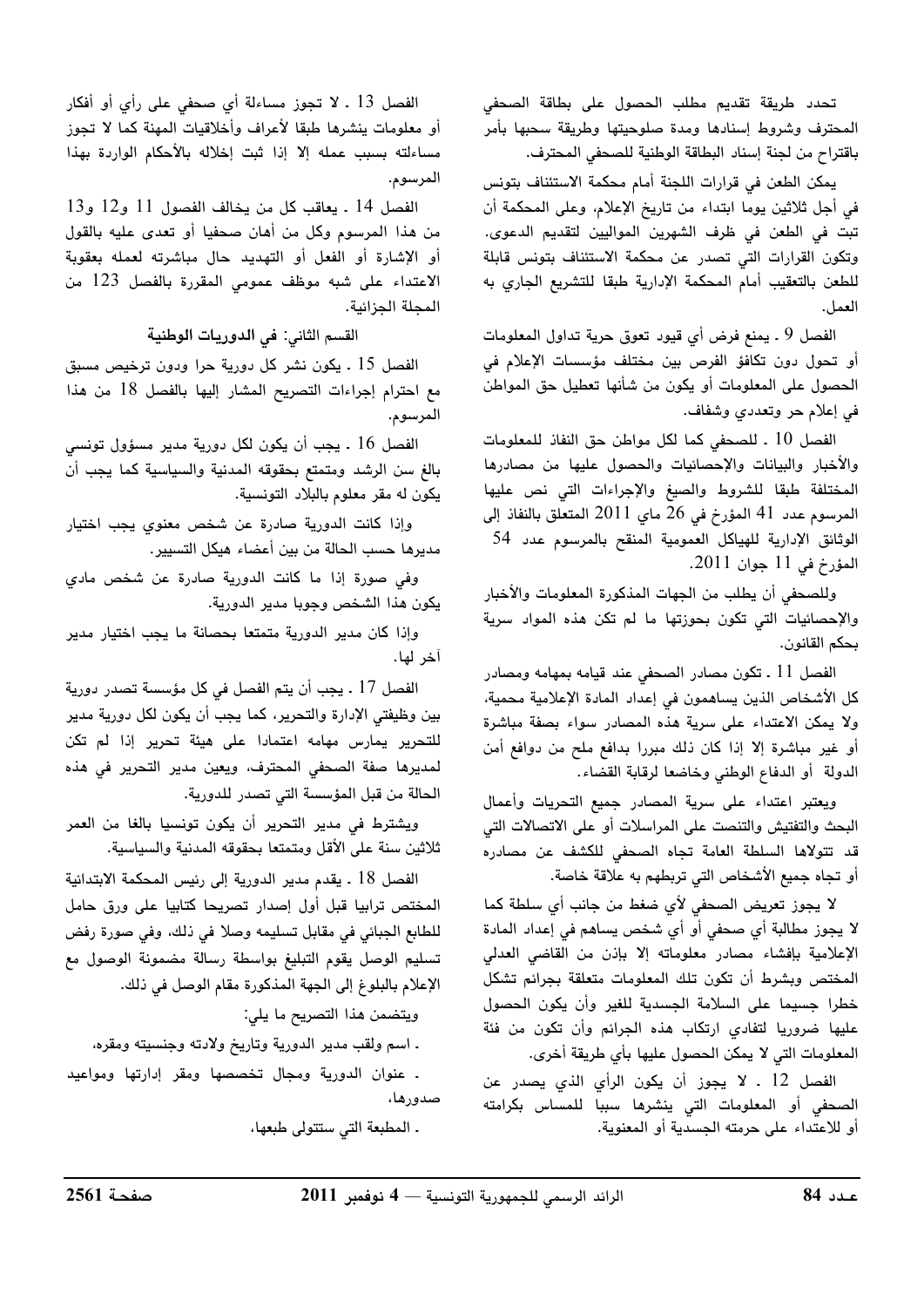ـ لغة أو لغات التحرير المعتمدة،

ـ مضمون من السجل التجاري،

. اسم ولقب ومهنة ومقر كل عضو من الأعضاء المسيرين للدورية.

وكل تغيير يدخل على البيانات المشار إليها أعلاه يجب إعلام رئيس المحكمة الابتدائية به في أجل خمسة عشر يوما من تاريخ حصوله وفقا لنفس الإجراءات المنصوص عليها بالفقرة الأولى من هذا الفصل.

الفصل 19 . يتم الإيداع القانوني في ستة نظائر لدى مصالح الوزارة الأولى المكلفة بالإعلام، وعلى مصالح هذه الوزارة أن تسلم في أجل أقصاه شهر من تاريخ الإيداع نظيرين من النظائر المودعة لديها إلى مركز التوثيق الوطنى لغاية التوثيق ونظيرين إلى المكتبة الوطنية للحفاظ على الذاكرة الوطنية، وفى صورة مخالفة هذا الإجراء يعاقب مدير الدورية بخطية تتراوح بين ألفى وخمسة ألاف دينار.

الفصل 20 . يجب على كل مدير دورية ذات صبغة إخبارية جامعة أن يثبت في أي وقت أنه يشغل صحفيين يعملون لديه كامل الوقت لا يقل عددهم عن نصف فريق التحرير، يكونون حاملين للبطاقة الوطنية للصحفى المحترف أو محرزين على شهادة في ختم الدروس في الصحافة وعلوم الأخبار أو ما يعادلها، كما يجب على كل صحيفة يومية ذات صبغة إخبارية جامعة أن تشغل كامل الوقت فريق تحرير لا يقل عدد أعضائه عن عشرين صحفيا محترفا، ويجب على كل صحيفة أسبوعية ذات صبغة إخبارية جامعة أو صحيفة إلكترونية أن تشغل فريق تحرير لا يقل عدد أعضائه عن ستة صحفيين محترفين. وفي صورة مخالفة هذه المقتضيات يعاقب مدير الصحيفة بخطية تتراوح بين ألف وألفي دينار، وتضاعف الخطية في صورة استمرار خرق مقتضيات هذا الفصل.

الفصل 21 ـ في صورة مخالفة مقتضيات الفصول 16 و17 و18 و19 من هذا المرسوم يعاقب مدير الصحيفة أو الدورية بخطية تتراوح بين ألفي وخمسة آلاف دينار. ولا يمكن للدورية أن تستمر في الصدور إلا بعد إتمام موجبات الفصول المذكورة.

وفي صورة استمرار الدورية غير المصرح بها في الصدور يعاقب مديرها بخطية قدرها مائة دينار عن كل عدد يصدر بصورة مخالفة للأحكام المذكورة أعلاه.

وتنفذ هذه الخطية بعد انقضاء أجل عشرة أيام ابتداء من تاريخ صدور الحكم الحضوري أو ابتداء من اليوم العاشر الموالى للإعلام بالحكم الغيابي أو المعتبر حضوريا.

الفصل 22 ـ تضبط بأمر إجراءات التسجيل والإيداع القانوني المشار إليها بالفصول 4 و5 و19 من هذه المجلة.

القسم الثالث: أحكام تتعلق بالشفافية

الفصل 23 ـ يجب على كل مؤسسة تصدر دورية ذات صبغة إخبارية جامعة أن تنشر على أعمدتها:

أ. في كل عدد:

1/ أسماء وألقاب الأشخاص الطبيعيين المالكين إذا كانت المؤسسة غير متمتعة بالشخصية المعنوية،

2/ شكل المؤسسة واسمها الاجتماعي ورأس مالها ومقرها واسم ممثلها القانونى وأسماء شركائها الثلاثة الرئيسيين ومدتها، إذا كانت المؤسسة لها صفة الذات المعنوية،

3/ اسم المدير المسؤول ومدير التحرير،

4/ عدد النسخ التي تتولى سحبها عند كل إصدار.

ب ـ خلال الشهر التاسع من السنة المالية الجارية وعلى نسختيها الورقية والالكترونية :

1/ أسماء من يمارسون إدارتها واسم وكيلها أو الشركة التي تصدرها، إذا كانت المؤسسة محل وكالة حرة،

2/ معدل سحبها خلال السنة المالية المنقضية، وموازنتها السنوية وحساب النتائج للمؤسسة الناشرة، مرفوقا عند الاقتضاء بأسماء الوكيل أو الوكلاء أو بتركيبة مجلس الإدارة أو بأعضاء هيئة إدارتها الجماعية وأعضاء مجلس المراقبة وقائمة المساهمين في رأس مالها، أو بأسماء أعضاء تجمع المصالح الاقتصادية الذي تنتمي إليه والاسم أو الاسم الجماعي للشركات المكونة له أو لتجمع الشركات الذي تنتمى إليه واسم الشركة الأم التى هى خاضعة لنفوذها القانوني أو الفعلي مع التنصيص على عدد الأسهم الراجعة لكل شركة وكافة العناوين التى تستغلها المؤسسة الناشرة.

ويعاقب كل من يخالف هذه الأحكام بخطية مالية تتراوح بين خمسين ومائة دينار عن كل عدد يتم نشره بصورة مخالفة لهذه الأحكام.

الفصل 24 ـ يجب أن تتخذ شكل مساهمات اسمية المساهمات التي تمثل رأس مال مؤسسة دورية ذات صبغة إخبارية جامعة ومساهمات الشركات التى تمتلك بصفة مباشرة أو غير مباشرة على الأقل 20 % من رأس المال أو من حقوق التصويت في المؤسسة التي تصدر دورية ذات صبغة إخبارية جامعة.

يجب على مجلس الإدارة أو الرقابة المصادقة على كل إحالة مساهمة تدخل فى رأس مال المؤسسة التى تصدر دورية ذات صبغة إخبارية جامعة. وإذا كانت الإحالة أو الوعد بالإحالة من شأنهما أن يؤولا إلى الامتلاك المباشر أو غير المباشر لـ 20 % على الأقل من رأس مال المؤسسة التي تصدر دورية ذات صبغة إخبارية جامعة يجب إدراج إعلان عنهما في الصحيفة أو الصحف التابعة للمؤسسة.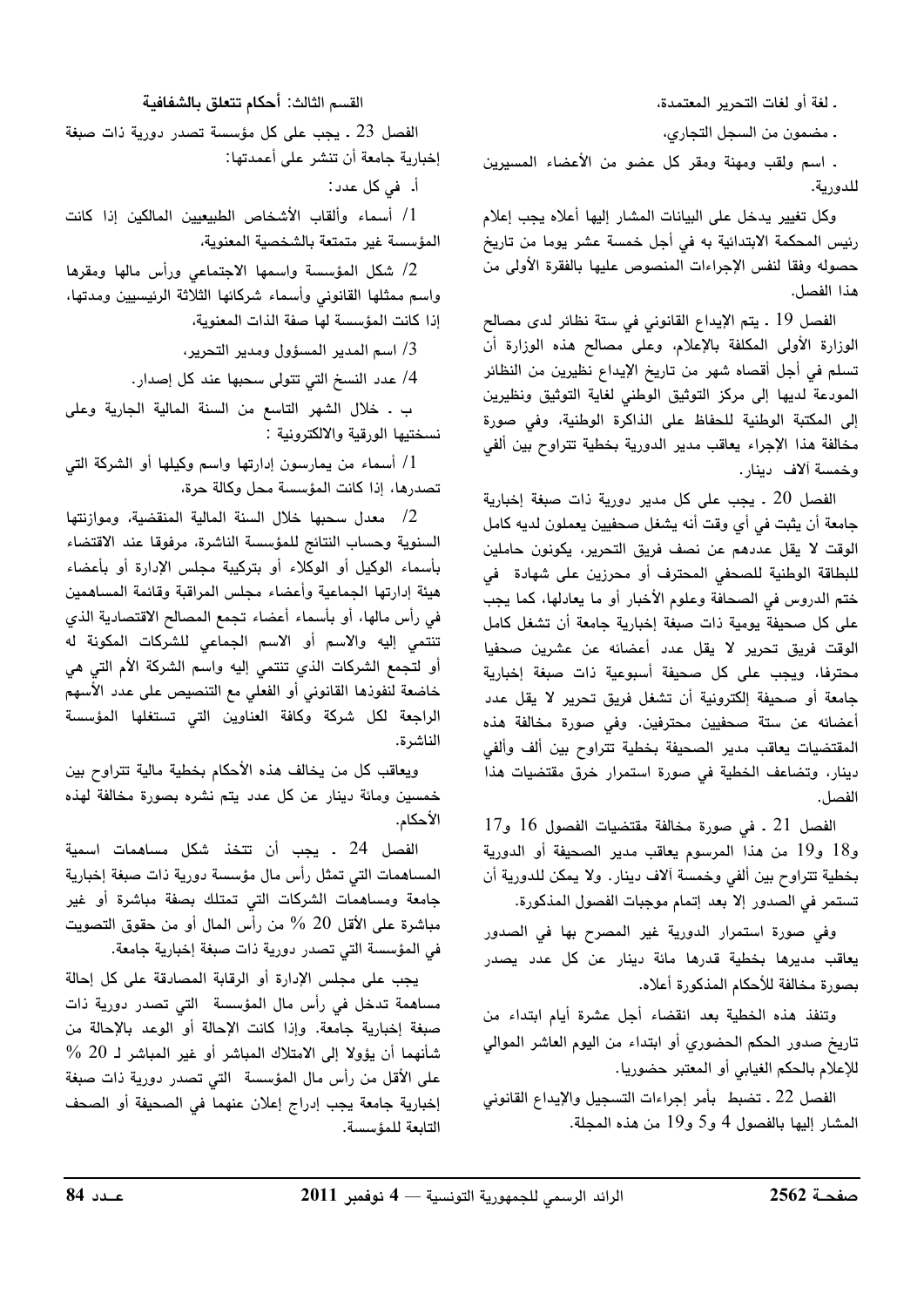الفصل 25 ـ كل شخص ثبت أنه أعار اسمه بأي طريقة لمالك دورية ذات صبغة إخبارية جامعة أو لممولها من أجل حجب شخصية المالك الحقيقى يعاقب بخطية تتراوح بين عشرة آلاف وأربعين ألف دينار، وتنسحب المسؤولية الجزائية على رئيس مجلس الإدارة أو على رئيس مجلس المراقبة أو على الوكيل وعلى كل المسيرين إذا تمت عملية إعارة الاسم من قبل ذات معنوية.

الفصل 26 . على كل دورية ذات صبغة إخبارية جامعة أن تضبط تعريفة الإشهار الخاصة بها وعند الاقتضاء تعريفة إشهارها المشترك مع دورية أو عدة دوريات ذات صبغة إخبارية جامعة أخرى، وعليها أن تعلم بذلك العموم، وفي صورة مخالفة هذه المقتضيات يعاقب مالك الدورية بخطية تتراوح بين ألفين وخمسة آلاف دينار.

الفصل 27 . إن المنح أو الوعد بمنح مالك أو مدير تحرير دورية ذات صبغة إخبارية جامعة أو قبول هؤلاء لأموال أو منافع من أي جهة كانت عمومية أو خاصة بقصد التأثير على الخط التحريري للدورية، يعاقب مرتكبه بخطية مساوية لضعف المنافع المتحصل عليها على أن لا تقل عن خمسة آلاف دينار.

الفصل 28 . يمنع على كل دورية ذات صبغة إخبارية جامعة وعلى كل المتعاملين معها قبول أموال أو منافع من أى حكومة أجنبية، فيما عدا مساعدات الجهات الحكومية أو غير الحكومية الأجنبية المتعلقة بالتكوين وتنظيم الندوات المشتركة أو المبيعات والاشتراكات وإعلانات الإشهار التى تتحصل عليها مقابل الخدمات التي تسديها إلى حرفائها. ويعاقب كل من يخالف هذه الأحكام بخطية تساوي ضعف المنافع المتحصل عليها على أن لا تقل عن خمسة آلاف دينار.

الفصل 29 ـ كل إشهار يصدر في شكل مقال يجب أن تسبقه أو تعقبه عبارة (إشهار) أو (إعلان) أو (بلاغ)، كما يجب أن يقع تقديمه في شكل بارز يميزه عن بقية الأخبار والمقالات، وفي صورة مخالفة هذه الأحكام يعاقب مدير الدورية بخطية مساوية لضعف المنافع التي تحصل عليها الجاني على أن لا تقل عن خمسة آلاف دينار.

الفصل 30 . يمنع على مالك لكل دورية أو على مديرها أو مدير تحريرها أو على الصحفيين والمشتغلين بها قبول مبلغا من المال أو أى منافع أخرى ذات قيمة مالية قصد إضفاء صبغة الخبر أو المقال على إعلان أو إشهار.

يعاقب كل من يخالف هذه الأحكام بخطية تساوي المبلغ المتحصل عليه على أن لا تقل الخطية عن عشرة آلاف دينار. وتضاعف الخطية فى صورة العود. وفى صورة ارتكاب المخالفة من قبل صحفى محترف يمكن للمحكمة أن تقضى أيضا بمنعه من الحصول على بطاقة الصحفى المحترف لمدة خمس سنوات.

الفصل 31 . يمنع على كل دورية ذات صبغة إخبارية جامعة عدا الصحف الحزبية القيام بالدعاية في شكل إعلانات إشهار لفائدة أحد الأحزاب السياسية أو الأشخاص المترشحين للانتخابات العامة، وفى صورة مخالفة هذه الأحكام يعاقب مدير الدورية بخطية مالية تكون مساوية للمبلغ المتحصل عليه على أن لا تقل عن عشرة ألف دينار، وتضاعف الخطية في صورة العود.

الفصل 32 . كل مقال مستعار كليا أو جزئيا في لغته الأصلية أو مترجما عنها يجب أن يكون مصحوبا ببيان مصدره. وتعتبر كل مخالفة لهذه الأحكام انتحالا يعاقب مرتكبه بخطية من ألفى إلى ثلاثة آلاف دينار، بقطع النظر عن غرم الضرر الذي يمكن أن يطالب به المتضرر.

القسم الرابع : أحكام تتعلق بالتعددية

الفصل 33 . يمكن للشخص الواحد، سواء كان ماديا أو معنويا، أن يملك أو يدير أو يتحكم أو يصدر، على أقصى تقدير، في دوريتين ذات صبغة إخبارية سياسية وجامعة تختلف من حيث لغة التحرير وتكون لها نفس دورية الصدور. ولا يمكن أن يتجاوز السحب الجملى للدوريات ذات الصبغة الإخبارية السياسية والجامعة التى يمتلكها أو يديرها أو يتحكم فيها أو يصدرها شخص واحد 30% من السحب الجملي لهذا الصنف من الدوريات المنشورة بالبلاد التونسية.

الفصل 34 . يمنع اقتناء دورية ذات صبغة إخبارية سياسية وجامعة أو السيطرة عليها بالأغلبية في رأس المال أو بحقوق التصويت أو بعقد الوكالة الحرة إذا كان من شأن هذه العملية أن تؤول إلى تمكين أحد الأشخاص الطبيعيين أو المعنويين أو مجمع من الأشخاص الطبيعيين أو المعنويين من امتلاك أو السيطرة بصفة مباشرة أو غير مباشرة على دوريات ذات صبغة إخبارية سياسية وجامعة يفوق عدد سحبها الجملي 30% من العدد الجملي للسحب لهذا النوع من الدوريات.

الفصل 35 . يجب على كل شخص يعتزم إحالة أو اقتناء الملكية أو الأغلبية التي تخول له السيطرة الفعلية على كل مؤسسة تصدر دورية ذات صبغة إخبارية سياسية وجامعة التصريح بذلك لمجلس المنافسة.

ويمكن لمجلس المنافسة إما فى نطاق التعهد التلقائى وإما بطلب من الوزير المكلف بالتجارة أو من الغير ممن له مصلحة في ذلك أن يطلب، بواسطة مقرريه أو بواسطة أعوان الإدارة العامة للمنافسة، من الإدارات والأشخاص كل الإرشادات اللازمة لمراقبة مدى احترام الدوريات ذات صبغة إخبارية سياسية وجامعة بالأحكام الواردة بهذا المرسوم. ولا يمكن للإدارات والأشخاص المعنيين بهذا الإجراء، في غياب أحكام قانونية مخالفة، التمسك بواجب المحافظة على السر المهني.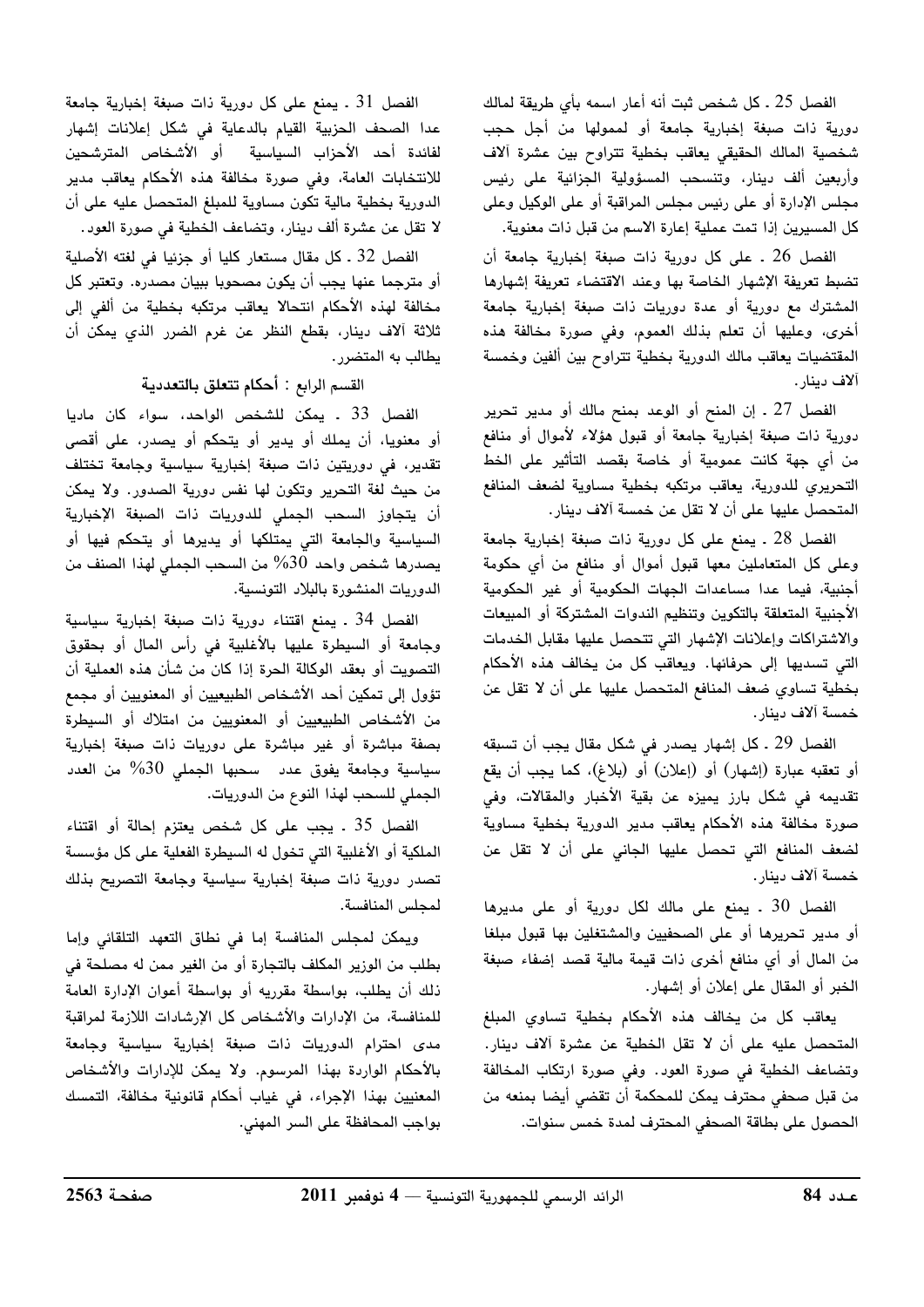الفصل 36 . يعاقب كل من يخالف الأحكام الواردة بالفصول 33 و34 و35 من هذا المرسوم بخطية تتراوح بين خمسين ألف ومائة ألف دينار .

الفصل 37 ـ لمجلس المنافسة ولكل من تضرر من الممارسات المخلة بالشفافية المالية أو من التركيز الاقتصادى المشار إليها بالفصول من 23 إلى 38 من هذا المرسوم أن يطلب من المحاكم المختصة تتبع هذه المخالفات ووضع حد لها وذلك بقطع النظر عن غرم الضرر.

الفصل 38 ـ على كل المؤسسات التي تصدر دورية ذات صبغة إخبارية سياسية وجامعة قبل صدور هذا المرسوم وضع نظامها الأساسي محل تطابق مع أحكام الأقسام الثاني والثالث والرابع من هذا الباب في أجل ستة أشهر من تاريخ دخول هذا المرسوم حيز التنفيذ .

القسم الخامس: التصحيح وحق الرد

الفصل 39 . يحق لكل شخص أن يطلب تصحيح كل مقال وردت فيه معلومات خاطئة، بشرط أن تكون له مصلحة مباشرة ومشروعة في تصحيحها، على أن لا يتجاوز نص التصحيح حجم المقال موضوع التصحيح.

وتنشر الدورية التصحيح وجوبا ومجانا فى أحد الأعداد الثلاثة الموالية من تاريخ تبليغ التصحيح بالنسبة إلى الجرائد اليومية وفي العدد الموالي بالنسبة إلى بقية الدوريات.

الفصل 40 ـ يحق لكل شخص وقع التعرض إليه بصفة صريحة أو ضمنية بشكل يؤدي إلى إلحاق ضرر بحقوقه الشخصية أن يمارس حق الرد .

تنشر الدورية الرد وجوبا ومجانا فى أحد الأعداد الثلاثة الموالية من تاريخ تبليغها مقال الرد بالنسبة إلى الجرائد اليومية وفي العدد الموالي بالنسبة إلى بقية الدوريات.

ويدرج الرد فى نفس الموقع وبنفس الحروف وفى حدود حجم المقال المعقب عليه دون أي اقحام ودون اعتبار العنوان والتحيات والمقدمات المألوفة والإمضاء. ولا يمكن أن يتجاوز الرد 200 سطرا ولو كان المقال أطول من ذلك ويفتح كل تعقيب حقا جديدا في الرد طبقا لنفس القواعد.

ولا يجوز أن يتضمن الرد عبارات مخالفة للقانون أو للمصلحة المشروعة للغير أو من شأنها النيل من شرف صاحب المقال أو سمعته.

الفصل 41 ـ تترتب عن مخالفة الفصلين 39 و40 من هذا المرسوم خطية مالية تتراوح بين ألف وثلاثة آلاف دينار بقطع النظر عن غرم الضرر وإمكانية الإذن بنشر حكم بالإدراج طبقا لأحكام الفصل 42 من هذا المرسوم.

الفصل 42 . تتولى المحكمة الابتدائية الكائن بدائرتها مقر المؤسسة التي تصدر الدورية النظر في الدعاوى المتعلقة بالامتناع عن إدراج حق الرد طبقا لإجراءات القضاء الاستعجالي، كما تتولى النظر في الدعاوى التي تهدف إلى وضع حد لحق الرد في صورة تضمنه عبارات مخالفة للقانون أو للمصلحة المشروعة للغير أو من شأنها النيل من شرف صاحب المقال أو سمعته.

وتبت المحكمة في ظرف العشرة أيام الموالية لتاريخ رفع القضية، ويمكن لها أن تقرر أن الحكم الصادر بالإذن بالإدراج ينفذ بمجرد تحريره على المسودة بقطع النظر عن الاعتراض أو الاستئناف ولكن في حدود فرعه المتعلق بالإدراج، وفي صورة الطعن بالاستئناف تبت المحكمة المختصة في ظرف الخمسة عشر يوما الموالية لتاريخ تسجيل مطلب الاستئناف بكتابة المحكمة.

الفصل 43 . يخفض إلى أربع وعشرين ساعة أجل الإدراج المنصوص عليه بالفصل 42 من هذا المرسوم خلال المدة الانتخابية وذلك فيما يتعلق بالجرائد اليومية. ويجب فى هذه الحالة أن يبلغ الرد إلى الجريدة المتضمنة للمقال المراد التعقيب عليه قبل ست ساعات من وقت طبعها. وعلى الجريدة ابتداء من تاريخ انطلاق المدة الانتخابية أن تعلم النيابة العمومية بوقت الشروع في طبعها وإلا تكون عرضة للعقوبة المنصوص عليها بالفصل 41 من هذا المرسوم. ويجوز الاستدعاء للحضور بالجلسة من ساعة إلى أخرى بإذن من رئيس المحكمة الابتدائية المختصة. ويمكن للمحكمة أن تأنن بتنفيذ الحكم القاضي بالإدراج على المسودة بقطع النظر عن كل طعن بالاعتراض أو بالاستئناف ولكن في حدود فرعه المتعلق بالإدراج. ويعاقب المحكوم عليه الذي يرفض الامتثال للحكم بالإدراج في أجل أربع وعشرين ساعة من تاريخ صدوره بخطية تتراوح بين ثلاثة آلاف وخمسة آلاف دينار .

الفصل 44 ـ يمكن ممارسة حق الرد المنصوص عليه بالفصل 39 من هذا المرسوم من قبل الجمعيات المؤهلة بمقتضى نظامها الأساسي للدفاع عن حقوق الإنسان في صورة استهداف شخص أو مجموعة من الأشخاص في إحدى الدوريات إلى ادعاءات من شأنها النيل من كرامتهم أو شرفهم على أساس الأصل أو الجنس أو الدين. ولا يجوز لأي جمعية أن تمارس هذا الحق دون ترخيص صريح من المعنى بالأمر إذا ما تعلق الادعاء بشخص أو بأشخاص معينين بذاتهم.

الفصل 45 . يمكن للمحكمة المختصة رفض دعوى التصحيح أو الرد إذا قامت الدورية تلقائيا بنشر تصحيح يؤدي بصفة فعلية إلى معالجة الضرر الذي ألحقته بالغير.

الفصل 46 . تسقط الدعوى المتعلقة بالإدراج بمضى ستة أشهر ابتداء من تاريخ صدور عدد الدورية موضوع الرد.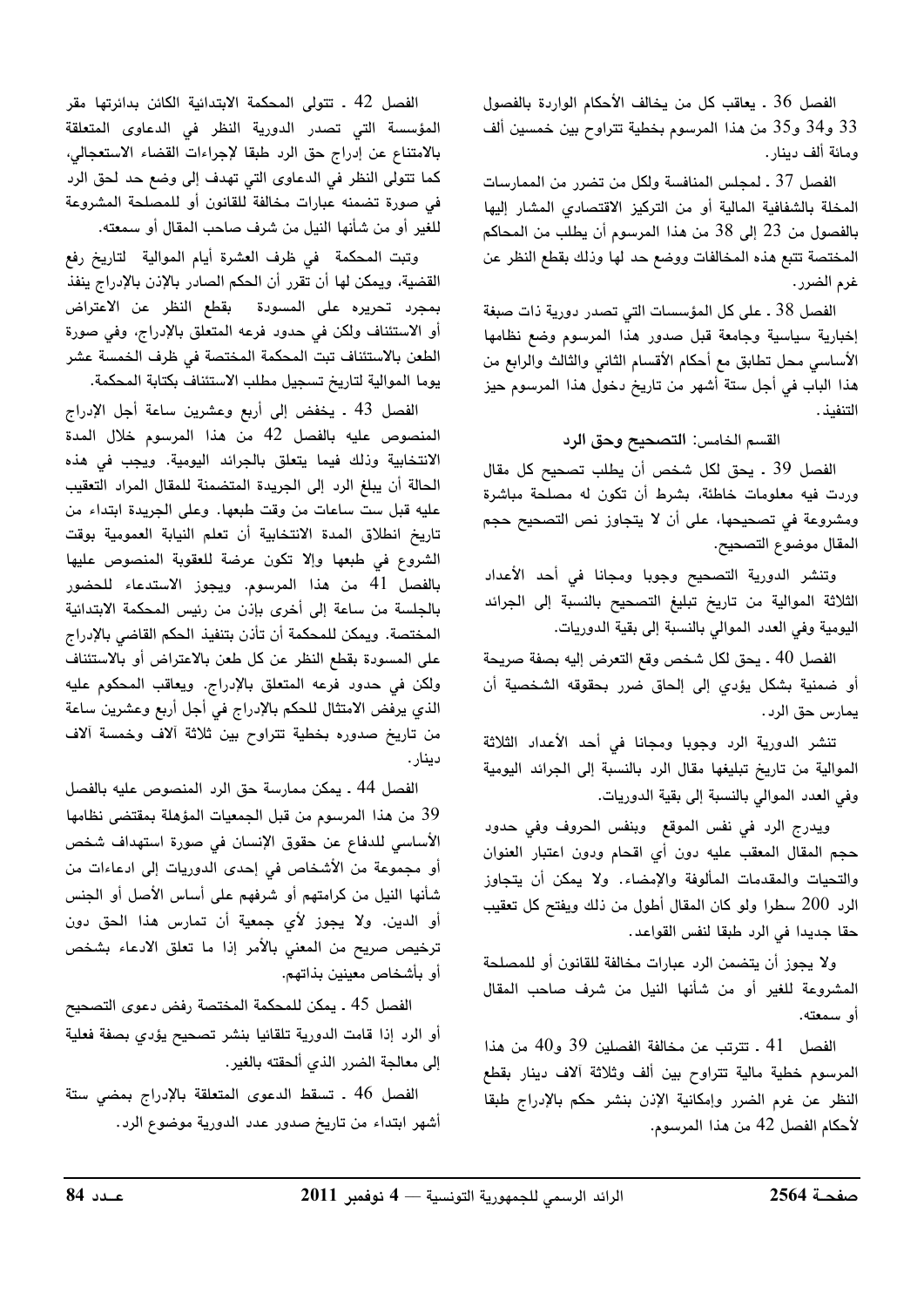## الباب الرابع : في التعليق بالطريق العام

الفصل 47 . يتولى رئيس البلدية بالنسبة للمنطقة البلدية والوالى بالنسبة للمناطق غير البلدية تعيين الأماكن المعدة خصيصا لتعليق النصوص المطبوعة الصادرة عن السلطة العامة. ويعاقب كل من يتولى تعليق المطبوعات الخاصة في هذه الأماكن بالخطية المقررة بالفصل 315 مكرر من المجلة الجزائية.

الفصل 48 . تحدد السلطة المختصة الأماكن المخصصة لتعليق الإعلانات الانتخابية وفق الشروط المبينة بالقوانين المتعلقة بالانتخابات بمختلف أصنافها.

الفصل 49 ـ يعاقب بخطية تتراوح من خمسمائة إلى ألف دينار كل من يتعمد إزالة أو تمزيق أو تغطية أو تشويه معلقة انتخابية تم تعليقها في المكان المخصص لها أو جعل قراءتها غير ممكنة بأى طريقة كانت وبشكل يؤول إلى تغيير محتواها.

الباب الخامس: في الجرائم المرتكبة بواسطة الصحافة

أو بأى وسيلة من وسائل النشر

القسم الأول: في التحريض على ارتكاب الجنح

الفصل 50 . يعاقب كمشاركين في ارتكاب ما يمكن أن يوصف بجنحة على معنى الفصل 51 وما بعده من هذا المرسوم كل من يحرض مباشرة شخصا أو عدة أشخاص على ارتكاب ما ذكر مما يكون متبوعا بفعل وذلك إما بواسطة الخطب أو الأقوال أو التهديد في الأماكن العمومية وإما بواسطة المطبوعات أو الصور أو المنقوشات أو الرموز أو بأي شكل من الأشكال المكتوبة أو المصورة المعروضة للبيع أو لنظر العموم في الأماكن العمومية أو الاجتماعات العامة وإما بواسطة المعلقات والإعلانات المعروضة لنظر العموم وإما بواسطة أي وسيلة من وسائل الإعلام السمعي والبصري أو الالكتروني.

والمحاولة موجبة للعقاب وفقا لمقتضيات الفصل 59 من المجلة الجزائية.

الفصل 51 . يعاقب بالسجن من عام إلى ثلاثة أعوام وبخطية من ألف إلى خمسة آلاف دينار كل من يحرض مباشرة بواسطة وسيلة من الوسائل المبينة بالفصل 50 من هذا المرسوم على ارتكاب جرائم القتل أو الاعتداء على الحرمة الجسدية للإنسان أو الاغتصاب أو النهب وذلك إذا لم يكن التحريض متبوعا بمفعول دون أن يمنع ذلك من تطبيق الفصل 32 من المجلة الجزائية أما إذا كان التحريض متبوعا بمفعول فيرفع أقصى العقاب إلى خمسة أعوام سجنا.

ويعاقب بنفس العقاب من ينوه بواسطة نفس الوسائل بالجرائم المنصوص عليها بالفقرة الأولى من هذا الفصل أو بجرائم الحرب أو جرائم ضد الإنسانية أو التعاون مع العدو.

الفصل 52 ـ يعاقب بالسجن من عام إلى ثلاثة أعوام وبخطية من ألف إلى ألفى دينار كل من يدعو مباشرة بواسطة وسيلة من الوسائل المبينة بالفصل 50 من هذا المرسوم إلى الكراهية بين الأجناس أو الأديان أو السكان وذلك بالتحريض على التمييز واستعمال الوسائل العدائية أو العنف أو نشر أفكار قائمة على التمييز العنصري.

الفصل 53 . يعاقب بخطية من ألف إلى ألفى دينار كل من يتعمد، بالوسائل المذكورة بالفصل 50 من هذا المرسوم، استعمال بيوت العبادة للدعاية الحزبية والسياسية وكل من يتعمد النيل من إحدى الشعائر الدينية المرخص فيها.

القسم الثاني: في الجنح ضد الأشخاص

الفصل 54 . يعاقب بخطية من ألفي إلى خمسة آلاف دينار كل من يتعمد بالوسائل المذكورة بالفصل 50 من هذا المرسوم نشر أخبار زائفة من شأنها أن تنال من صفو النظام العام.

الفصل 55 . يعتبر ثلبا كل ادعاء أو نسبة شيء غير صحيح بصورة علنية من شأنه أن ينال من شرف أو اعتبار شخص معين بشرط أن يترتب عن ذلك ضرر شخصى ومباشر للشخص المستهدف.

وإعلان ذلك الادعاء أو تلك النسبة بصورة مباشرة أو بواسطة النقل يعاقب مرتكبه حتى ولو وقع ذلك في صيغة الاحتمال أو كان يقصد به شخص لم تقع تسميته بصفة صريحة على أن الاهتداء إليها تيسره فحوى العبارات الواردة فى الخطب أو النداءات أو التهديدات أو الكتابات أو المطبوعات أو المعلقات أو الرسوم أو الإعلانات أو المنشورات الإلكترونية.

الفصل 56 . يعاقب مرتكب الاعتداء بالثلب بإحدى الطرق المبينة بالفصل 50 من هذا المرسوم بخطية من ألف إلى ألفي دينار مع الإذن بنشر مقتطفات من الحكم الصادر في القضية على عدد الدورية المحكوم ضدها الموالي لتاريخ إعلامها بالحكم وذلك بقطع النظر عن غرم الضرر.

الفصل 57 . يعتبر شتما كل عبارة تنال من الكرامة أو لفظة احتقار أو سب لا تتضمن نسبة شيء معين، والاعتداء بالشتم بالوسائل المبينة بالفصل 50 من هذا المرسوم يعاقب مرتكبه بخطية من خمسمائة إلى ألف دينار مع الإذن بنشر مقتطفات من الحكم الصادر فى القضية على عدد الدورية المحكوم ضدها الموالي لتاريخ إعلامها بالحكم.

الفصل 58 ـ لا تسري أحكام الفصول ۔55 و56 و57 من هذا المرسوم على الثلب أو الشتم الموجهين ضد الأموات إلا في الصور التى يقصد فيها الاعتداء شخصيا على شرف الورثة أو اعتبارهم.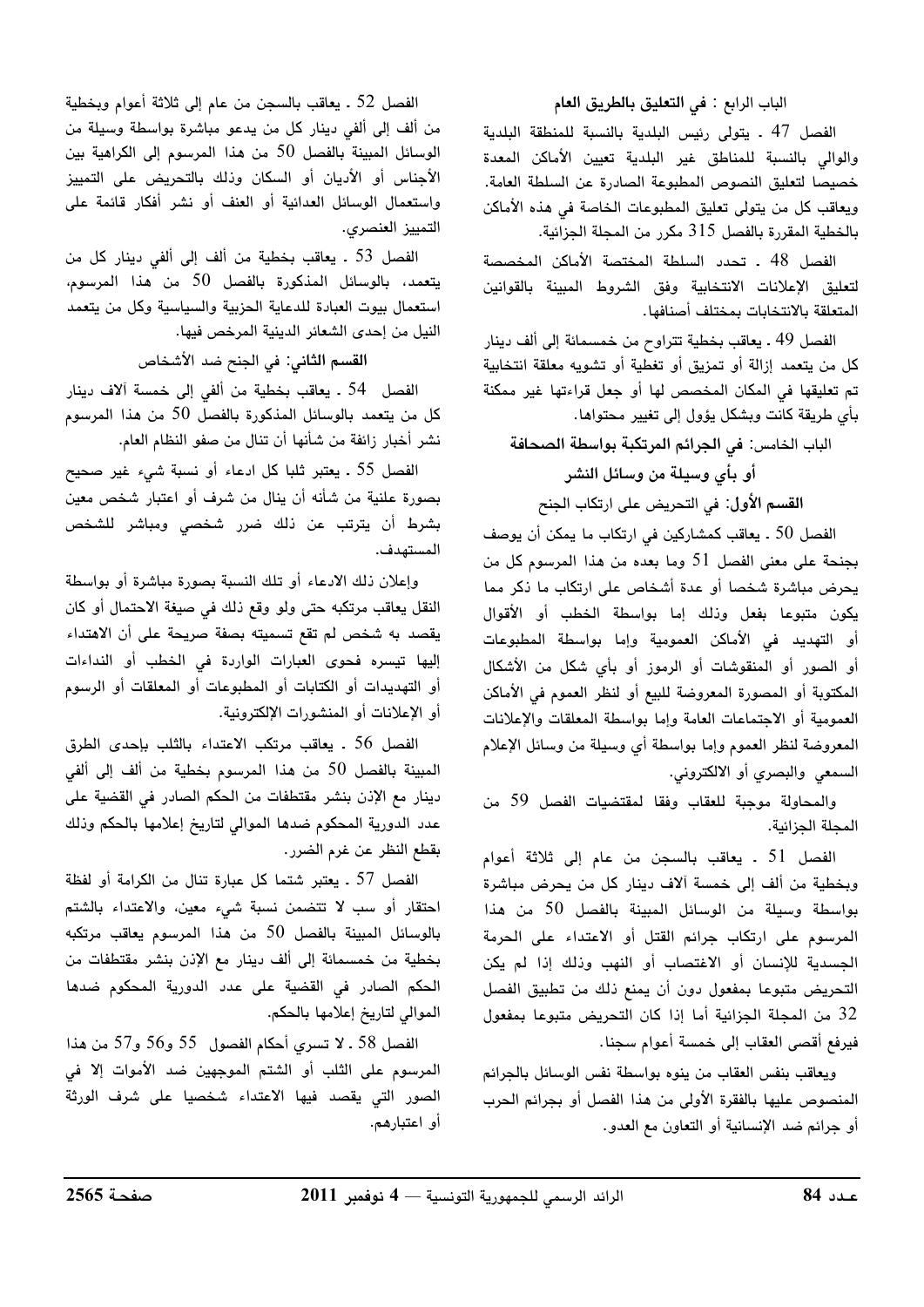وللورثة أو الأزواج ممارسة حق الرد المنصوص عليه بالفصل 40 من هذا المرسوم سواء قصد مرتكب الثلب الاعتداء على شرفهم أو اعتبارهم أو لم يقصده.

الفصل 59 ـ لا يمكن إثبات موضوع الثلب في الصور الآتية: أ . إذا كان الأمر المنسوب يتعلق بالحياة الخاصة للشخص؛

ب . إذا كان الأمر المنسوب يتعلق بجريمة انقضت بالعفو أو بالتقادم أو بعقوبة شملها استرداد الحقوق.

يمكن الإدلاء بالحجة المضادة في جرائم الثلب والشتم المنصوص عليها بالفصول 55 و56 و57 من هذه المجلة. ويوقف التتبع إذا ثبت موضوع الثلب، ويحمل عبء الإثبات على المتهم إذا ما كان الادعاء أو نسبة الشيء يتعلق بالشأن العام.

إذا كان الأمر المنسوب موضوع تتبع جزائى بطلب من النيابة العمومية أو بناء على شكوى من المظنون فيه تتوقف إجراءات المحاكمة في قضية الثلب في انتظار مآل التتبع الجزائي.

القسم الثالث: في النشر الممنوع

الفصل 60 . يعاقب بالسجن من عام إلى ثلاثة أعوام وبخطية من ثلاثة آلاف إلى خمسة آلاف دينار كل من يتولى نقل معلومات عن جرائم الاغتصاب أو التحرش الجنسى ضد القصر بأي وسيلة كانت متعمدا ذكر اسم الضحية أو تسريب أية معلومات قد تسمح بالتعرف عليها.

ويعاقب بنفس العقوبة كل من يتعمد توريد أو توزيع أو تصدير أو إنتاج أو نشر أو عرض أو بيع أو حيازة مواد إباحية عن الأطفال.

الفصل 61 . يحجر نشر وثائق التحقيق قبل تلاوتها في جلسة علنية ويعاقب مرتكب ذلك بخطية تتراوح بين ألف وألفى دينار.

ويسلط نفس العقاب على من ينشر دون إذن من المحكمة المتعهدة، بطريقة النقل مهما كانت الوسائل لا سيما بالهواتف الجوالة أو بالتصوير الشمسى أو بالتسجيل السمعى أو السمعى البصري أو بأية وسيلة أخرى، كلا أو بعضا من الظروف المحيطة بالمحاكمات المتعلقة بالجرائم أو الجنح المنصوص عليها بالفصول 201 إلى 240 من المجلة الجزائية.

الفصل 62 . يحجر التناول الإعلامي لأي قضية من قضايا الثلب في الصور المنصوص عليها بالفقرتين (أ) و(ب) من الفصل 59 من هذا المرسوم وكذلك بقضايا ثبوت النسب والطلاق والإجهاض.

لا ينطبق هذا التحجير على الأحكام التي يجوز في كل وقت نشرها بإذن من السلطة القضائية.

وفي كل القضايا المدنية يمكن للدوائر والمجالس تحجير نشر تفاصيل القضايا، ويحجر أيضا نشر أسرار مفاوضات الدوائر والمحاكم.

يحجر أثناء المرافعات وداخل قاعات جلسات المحاكم استعمال آلات التصوير الشمسى أو الهواتف الجوالة أو التسجيل السمعي أو السمعي البصري أو أي وسيلة أخرى إلا إذا صدرت في ذلك رخصة من السلطة القضائية ذات النظر. وكل مخالفة لهذه الأحكام يعاقب عنها بخطية من مائة وخمسين إلى خمسمائة دينار مع حجز الوسائل المستعملة لذلك الغرض.

الفصل 63 . لا يمكن القيام بدعوى من أجل الثلب أو هضم الجانب إن صدر عن حسن نية وصف مطابق للمرافعات لدى المحاكم أو للتقارير المقدمة إليها.

يمكن للمتضرر من الثلب الذي لم يكن طرفا في القضية الجزائية القيام في جميع الحالات بالدعوى المدنية.

الفصـل 64 . إذا صـدر حكم بالإدانــة يمكن للمحاكم المتعهـدة أن تـأذن بحجـز الكتابــات أو المطبوعـــات أو المعلقــات أو الرســــوم أو الإعلانـات أو الأفــلام أو الاسطوانــات أو الأشرطــة الممغنطــة أو وسائل التسجيل الرقمي أو النشر الالكتروني أو غير ذلك مما هو موضوع التتبع، كمــا لهـا في جميع الصور أن تـأذن بحجز أو بإبطــال أو بإتلاف جميع النسخ المعروضة للبيع أو الموزعة أو الموضوعة تحت أنظار العموم، ويمكن لها أيضا أن تقتصر على الإنن بحذف أو بإتلاف بعض أجزاء من كل نظير من النسخ المحجوزة.

كل حكم بالعقاب من أجل العود على أساس التهديد بالتشهير ينجر عنه إيقاف الدورية أو المصنفات الواقع تتبعها إلى حين امتثال صاحبها لما أمرت به المحكمة المتعهدة وذلك بقطع النظر عن أحكام المجلة الجزائية المتعلقة بجنحة التهديد بالتشهير.

الباب السادس : <mark>في التتبعات والعقوبات</mark>

الفصل 65 . يعاقب بصفة فاعلين أصليين بالعقوبات التى تستوجبها الجرائم المنصوص عليها بهذا المرسوم:

أولا : مديرو الدوريات أو الناشرون مهما كانت مهنهم أو صفاتهم،

ثانيا : عند عدم وجود من ذكر، المؤلفون،

ثالثا : عند عدم وجود المؤلفين، متولوا الطبع أو الصنع،

رابعا : عند عدم وجود متولى الطبع أو الصنع، الباعة والموزعون وواضعو المعلقات.

الفصل 66 . إذا كان مديرو الدوريات أو الناشرون مشمولين بالتتبعات يقع تتبع المؤلفين بصفة مشاركين.

كما يجوز إجراء التتبعات بنفس تلك الصفة وفي جميع الصور ضد جميع الأشخاص الذين يمكن أن ينطبق عليهم الفصل 32 من المجلة الجزائية ولا يمكن تطبيق هذه الفقرة على متولى الطبع فيما يخص أعمال الطباعة.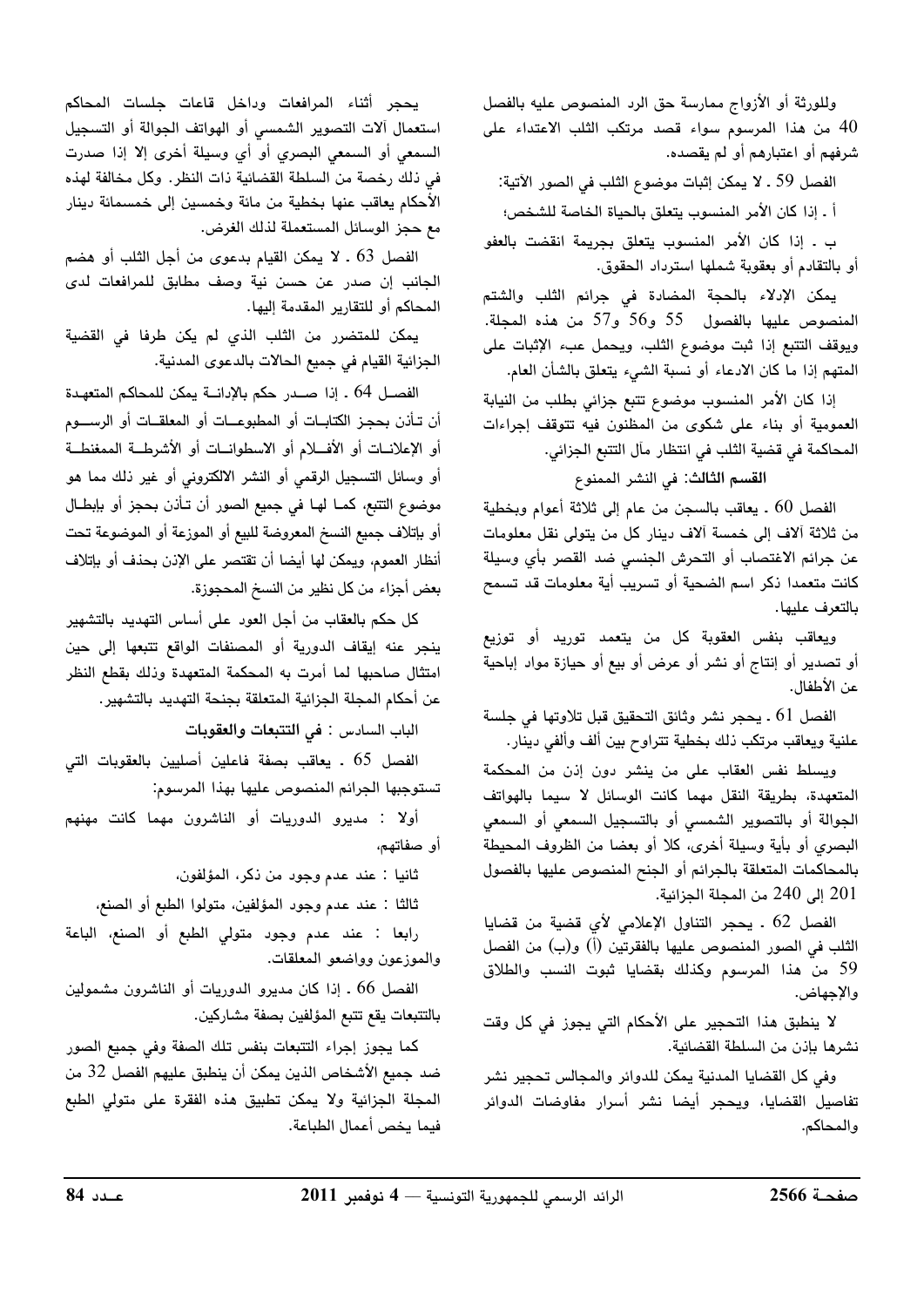على أنه يمكن تتبع متولي الطبع بصفته مشاركا في صورة صدور حكم بانتفاء المسؤولية الجزائية بالنسبة إلى مدير الدورية. ويقع التتبع في هذه الصورة في أجل ستة أشهر من تاريخ ارتكاب الجريمة وعلى أقصى تقدير فى أجل لا يتجاوز ستة أشهر من تاريخ ثبوت انتفاء مسؤولية مدير الدورية.

الفصل 67 . إن مالكي المصنفات المطبوعة أو الصوتية أو المرئية أو الرقمية مسؤولون مدنيا مع الأشخاص المعينين بالفصلين 65 و66 من هذا المرسوم وملزمون على الأخص بأداء الخطايا والغرامات بالتضامن مع المحكوم عليهم.

الفصل 68 . لا يمكن القيام بدعوى مدنية منفصلة عن الدعوى العمومية في جنح الثلب المنصوص عليها بهذا المرسوم إلا في حالتي وفاة مرتكب الجنحة أو تمتعه بالعفو العام أو قيام مانع حال دون التتبع الجزائي.

الفصل 69 . تتم إثارة التتبعات في الجنح المرتكبة بواسطة الصحافة أو بأي وسيلة أخرى من وسائل الإعلام طبقا للأحكام الأتية:

أولا : في صورة الثلب المنصوص عليه بالفصل 55 من هذا المرسوم وفي صورة الشتم المنصوص عليه بالفصل 57 من هذا المرسوم لا يتم التتبع إلا بشكاية من الشخص الموجه إليه الثلب أو الشتم. على أنه يمكن القيام بالتتبع رأسا من طرف النيابة العمومية إذا كان الثلب أو الشتم موجها إلى فئة من الأشخاص ممن ينتمون إلى أصل أو إلى عرق أو إلى دين معين وكانت الغاية منه التحريض على التباغض بين الأجناس أو الأديان أو السكان وذلك باستعمال الأعمال العدائية أو العنف أو إلى نشر أفكار قائمة على التمييز العنصري طبقا لأحكام الفصل 52 من هذا المرسوم،

ثانيا : في صورة الثلب أو الشتم الموجه ضد شاهد لا يتم التتبع إلا بشكاية صادرة عن الشاهد الذي يدعى أن الثلب والشتم موجه ضده،

ثالثًا : في صورة الثلب أو الشتم الموجه ضد رؤساء الدول والحكومات الأجنبية ورؤساء البعثات الدبلوماسية فإن التتبع يتم بطلب من المعتدى عليه. ويوجه الطلب إلى وزارة الشؤون الخارجية التي تحيله على وزارة العدل للإذن بإجراء التتبع.

الفصل 70 . يمكن لكل جمعية ثبت تأسيسها قبل سنة من تاريخ ارتكاب الفعل، بشرط أن تكون مؤهلة بمقتضى نظامها الأساسى للدفاع عن حقوق الإنسان ومناهضة أشكال التمييز المؤسسة على الأصل أو الجنس أو الدين أن تمارس الدعوى الخاصة المرتبطة بالجريمة المنصوص عليها بالفصل 51 من هذا المرسوم. وإذا ارتكبت الجريمة ضد أشخاص معينين بذاتهم فلا يسمح لها بمباشرة هذه الدعوى إلا بموافقة كتابية وصريحة من الأشخاص المعنيين بالأمر.

 $50$  الفصل  $71$  . في صورة حصول تتبعات طبقا للفصول من إلى 58 ومن 60 إلى 66 من هذا المرسوم على المحكمة التي تنظر في الأصل بعد سماع الأطراف المعنية وفي أجل خمسة عشر يوما أن تبت بحجرة الشورى في موضوع التتبع.

ويحط ميعاد الحضور إلى 48 ساعة في صورة الثلب أو الشتم الموجهين إلى مترشح لخطة انتخابية وذلك ابتداء من تاريخ فتح باب الترشحات. ولا يمكن تأخير الجلسة إلى ما بعد اليوم السابق عن اليوم المعين للانتخابات. وفي هذه الصورة لا تنطبق أحكام الفصول 72 و73 و74 و75 من هذا المرسوم.

ويكون الحكم الذي تتخذه المحكمة قابلا للتنفيذ الوقتى بقطع النظر عن كل طعن بالاستئناف. وتبت محكمة الاستئناف في أجل خمسة عشر يوما ابتداء من تاريخ تقديم المطلب لكتابة المحكمة.

يعاقب المحكوم ضده الذي لا يمتثل لما قضت به المحكمة بخصوص إدراج مقتطفات من الحكم بالإدانة بخطية مقدارها عشرة دنانير عن كل عدد من الدورية يصدر دون الامتثال للحكم المذكور.

الفصل 72 . يجب أن يبين بالاستدعاء أو التنبيه وصف الفعل المشتكى منه والنص القانوني الذي ينبني عليه القيام، وإذا وقع الاستدعاء من صاحب الشكاية ينبغي أن يحتوي على تعيين مقره بالمدينة المنتصبة بها المحكمة المرفوعة لديها الدعوى ويقع تبليغ ذلك لكل من المتهم والنيابة العمومية وإلا بطل التتبع.

ولا يقل الأجل بين تبليغ الاستدعاء والحضور لدى المحكمة عن عشرين يوما.

الفصل 73 ـ إذا أراد المتهم إثبات انعدام جريمة الثلب طبقا لأحكام الفصل 59 من هذا المرسوم فعليه أن يقدم إلى النيابة العمومية بواسطة تصريح لكتابة المحكمة أو إلى الشاكى بالمحل الذي اتخذه مقرا له بحسب ما يكون الاستدعاء صادرا بطلب من الأول أو من الثاني وذلك في أجل عشرة أيام من بلوغ الاستدعاء :

أولا : بيانا في الأفعال المنسوبة والموصوفة بالتنبيه أو الاستدعاء والتي يريد إثبات صحتها،

ثانيا : نسخة من الوثائق والمستندات المتعلقة بها،

ثالثا : أسماء الشهود الذين يريد الاحتجاج بشهاداتهم ومهنهم ومقراتهم،

وعلى المتهم علاوة على ذلك أن يعين في نفس الأجل محل مخابرته في دائرة المحكمة وإلا سقط حقه في رد تهمة الثلب الموجهة له.

الفصل 74 ـ يتعين إعلام المتهم من قبل الشاكي بواسطة عدل منفذ أو النيابة العمومية بالطريقة الإدارية في غضون خمسة أيام من تاريخ الاستدعاء وفى كل الحالات قبل انعقاد الجلسة بثلاثة أيام بأن نسخ الوثائق وأسماء الشهود الذين يريد بواسطتهم الإدلاء بالحجة المضادة وكذلك مهنهم ومقراتهم وضعت على ذمته بكتابة المحكمة.